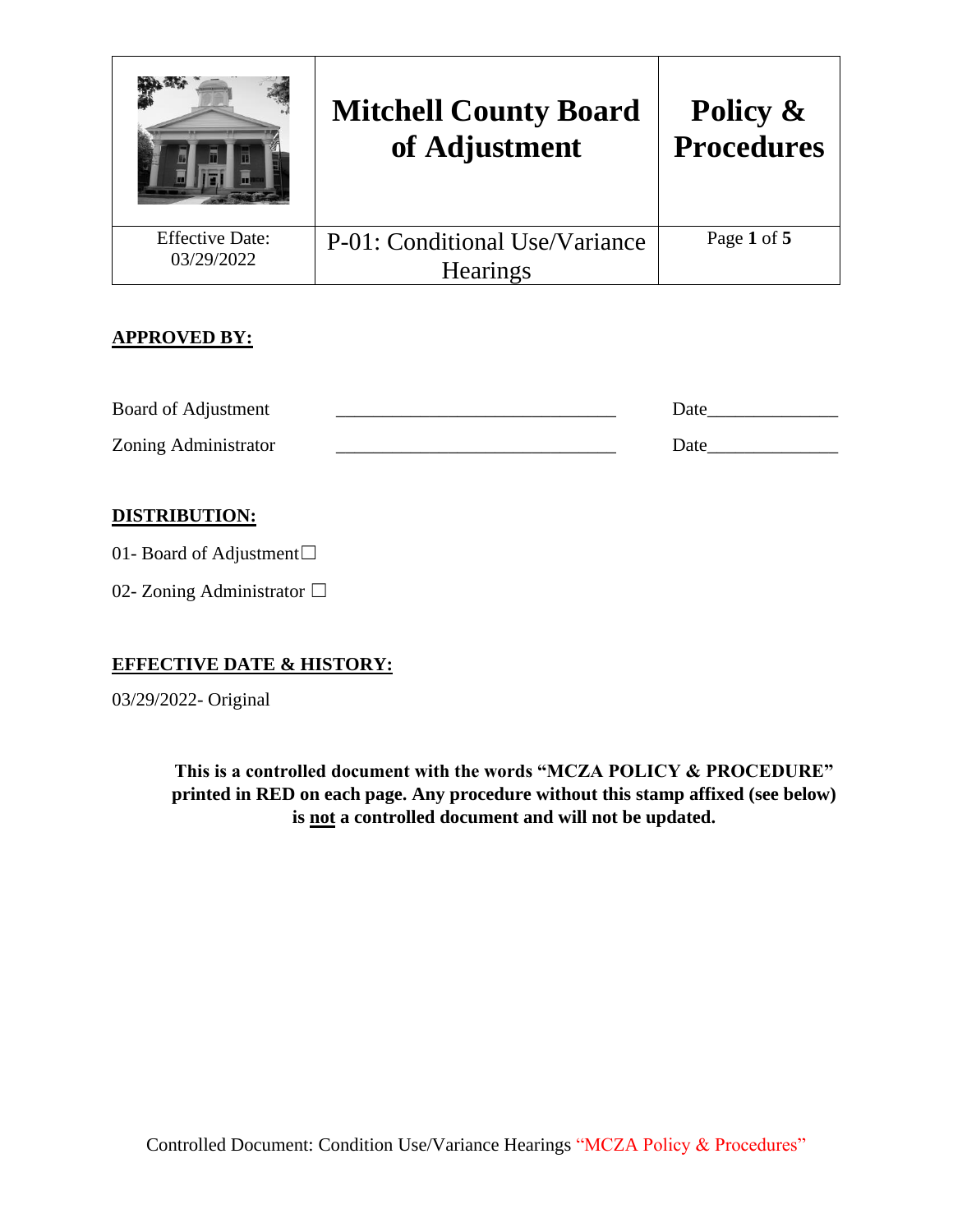|                                      | <b>Mitchell County Board</b><br>of Adjustment     | Policy &<br><b>Procedures</b> |
|--------------------------------------|---------------------------------------------------|-------------------------------|
| <b>Effective Date:</b><br>03/29/2022 | P-01: Conditional Use/Variance<br><b>Hearings</b> | Page 2 of 5                   |

## **PURPOSE:**

To establish a standard for an applicant to request a conditional use to be permitted on their property or a request for a variance from the Mitchell County Zoning Ordinance, with said requests being heard by the Mitchell County Board of Adjustment.

## **SCOPE:**

These procedures are office procedures and shall be used by the staff of the Planning  $\&$  Zoning Department when setting a conditional use/variance hearing.

## **REFERENCES:**

**Iowa Code Chapter 335**

## **Mitchell County Zoning Ordinance 17**

## **DEFINITIONS:**

**Board of Adjustment**- The Board of Adjustment, hereinafter referred to as the "Board", consists of five (5) members appointed by the Board of Supervisors. The Board members serve for a term of five (5) years, at which time they will have the option to serve for an additional five (5) years or terminate their membership upon expiration of their current term. The Board elects its own chairman to serve for a period of one (1) year. The chairman shall be responsible for calling the hearings to order, administering oaths, and compelling the attendance of witnesses. Each Board member shall receive a reimbursement for mileage for each meeting he or she attends. The Board's responsibilities are outlines in the Mitchell County Zoning Ordinance 17.

**Application Requirements**- An Applicant must fill out and submit either a Request for a Conditional Use or a Request for a Variance along with a Zoning Application to the Mitchell County Zoning Administrator. Said applications must include the name, address, and phone number of the applicant; location of the property; and what is being requested. A non-refundable

Controlled Document: Condition Use/Variance Hearings "MCZA Policy & Procedures"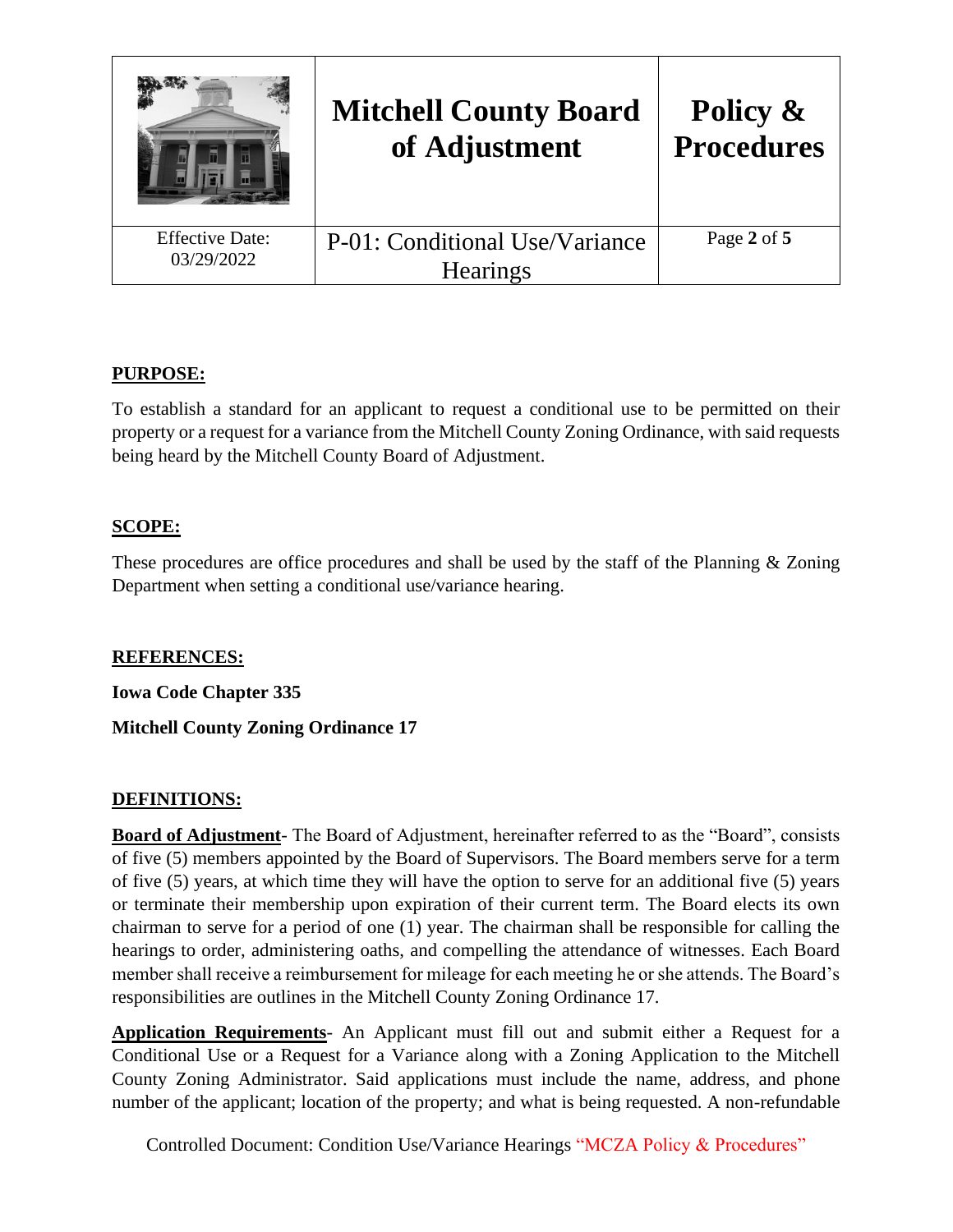

fee of \$300.00 shall accompany either the Request for a Conditional Use or Request for a Variance along with a list of all property owners within 500 feet of the subject property and details concerning the request, including but not limited to: business plans, site maps, sketches, etc. Any site maps, sketches, or building plans must include all existing facilities on the property, as well as dimensions and distances of the proposed project from the property lines. A non-refundable fee of \$55.00 shall accompany the Zoning Application. The Applicant may also submit letters of support or objection from surrounding property owners or other interested parties.

**Mitchell County Filing Procedure**- The filing and retention of documents in the office of the Mitchell County Planning & Zoning Department. Any time reference is made to the filing of a document, the document needs to be scanned to the County hard drive and saved in the appropriate file for the subject property unless stated otherwise. The original shall then be placed in an appropriate file folder. All original documents should be scanned to the hard drive and the original retained in the office.

# **PROCEDURE:**

- 1. An applicant will need to contact the Mitchell County Zoning Administrator or visit the Mitchell County website at https://mitchellcounty.iowa.gov/departments/planning-azoning/ to obtain a Request for Conditional Use or Request for a Variance as well as a Zoning Application.
- 2. Upon completion of the Request for Conditional Use/Request for a Variance application as well as a Zoning Application, the applicant must submit same to the Mitchell County Zoning Administrator along with a non-refundable \$300.00 for the Request for Conditional Use/ Request for Variance Application and a non-refundable \$55.00 for the Zoning Application and any other supporting documentation.
- 3. Upon receiving the Request for Conditional Use/Request for a Variance, the Zoning Application, and the non-refundable fees, the Zoning Administrator will go through a checklist with the applicant to determine what zone the property is currently located in, whether the applicant is the owner of the property, whether the conditional use/variance being requested complies with the uses allowed in the current zone for the subject property, and whether or not the applicant has a sufficient plan to submit to the Board regarding their request.. In order to answer these questions, the Zoning Administrator must research the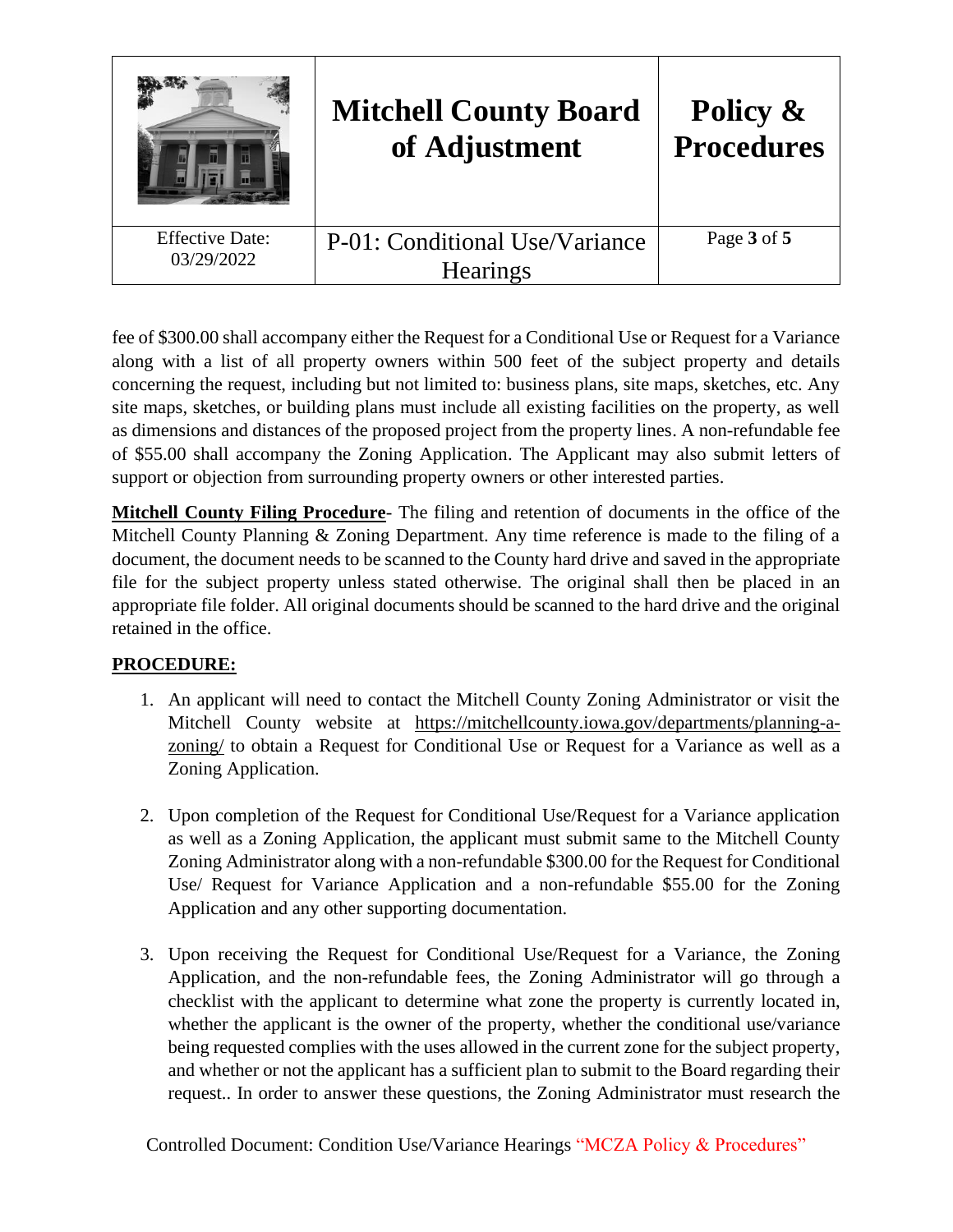|                                      | <b>Mitchell County Board</b><br>of Adjustment     | Policy &<br><b>Procedures</b> |
|--------------------------------------|---------------------------------------------------|-------------------------------|
| <b>Effective Date:</b><br>03/29/2022 | P-01: Conditional Use/Variance<br><b>Hearings</b> | Page 4 of 5                   |

subject property on the Mitchell County Assessors page and the ArcMap, as well as refer to the Mitchell County Zoning Ordinance and review supporting documentation submitted with the application. Additional information can also be obtained by visiting with the applicant concerning their request.

- 4. Once the checklist has been completed, the Zoning Administrator will set a hearing date for the Board and verify the list of property owners includes all property owners within 500 feet of the subject property.
- 5. A Notice of Public Hearing must be published in the Mitchell County Press News and Enterprise Journal and mailed to all property owners within 500 feet of the subject property or up to one (1) mile of the subject property if surrounding property owners do not fall within the 500 feet radius, not less than four (4) days nor more than twenty (20) days prior to the hearing date. It is standard practice of this office to publish the notice ten (10) days prior to the hearing date or on the Friday two weeks prior to the hearing. A notice shall be emailed to MSC Legals at msc.legals@globegazette.com, Osage Advertising at osage.advertising@globegazette.com, Amy Denning at amy@ejnewspaper.com, and Val Johnson at val@ejnewspaper.com. A copy of any documentation accompanying the application should also be sent to the Board members prior to the hearing. A copy of the Notices of Public Hearing shall be filed in accordance with the Mitchell County Filing Procedures as described in the Definitions section above and the copies retained in the file should include a notation as to what date they were sent/emailed to the recipients. If there are any realtors involved, they should also be made aware of the hearing date.
- 6. Prior to the hearing, the Zoning Administrator will prepare an agenda for the Board. An agenda will be given to each Board member at the time of the hearing and a copy should be retained by the Zoning Administrator. At the time of the hearing, the Administrator will mark the attendance and the motions of the Board members on their copy of the agenda.
- 7. At the time of the hearing, the Administrator will also provide a sign-in sheet for anyone from the public who appears at the hearing, whether it be the applicants, realtor, neighbors, or any other interested parties.